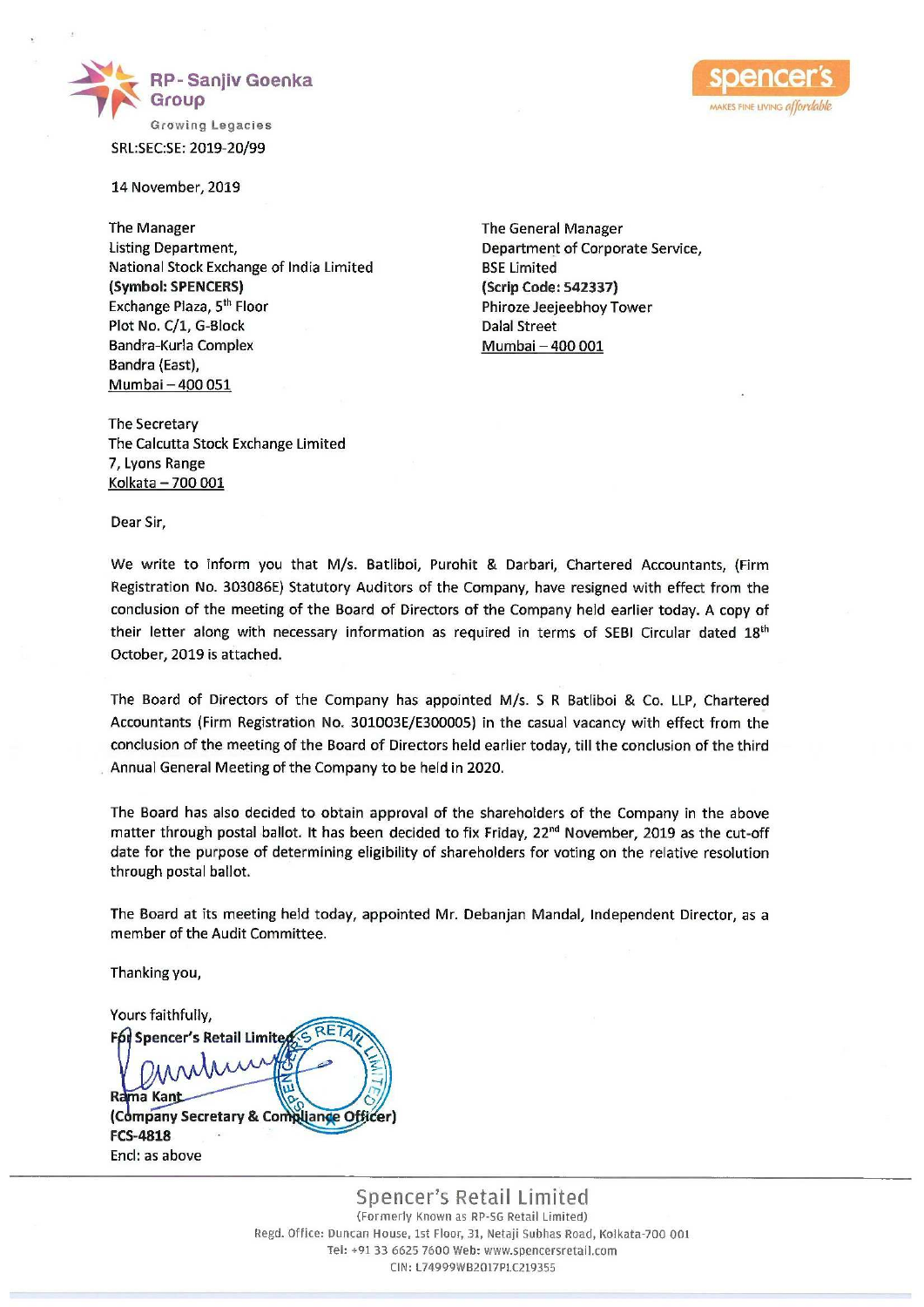## BATLIBOI, PUROHIT & DARBARI Chartered Accountants

Phone :2248-3042 / 2248 8867 Fax No. : (033) 2243 5861<br>E-mail : batliboi\_ca@yahoo.com 7, WATERLOO STREET, 1st FLOOR<br>KOLKATA - 700 069

Dated : 13.11.2019

The Board of Directors, Spencer's Retail Limited, Duncan House, 31, Netaji Subhas Road, Kolkata - 700001.

Sub: Resignation from Statutory Auditors of the Company.

Dear Sirs,

We write to inform you that due to the recent increase in the volume of operation of your Company, its geographical spread and consequential operational complexities in handling the audit, we do not wish to continue as the Statutory Auditors.

Accordingly, we hereby tender our resignation as the Statutory Auditors of the Company with effect from the conclusion of the meeting of the Board of Directors to be held on 14<sup>th</sup> November 2019.

We shall submit Form ADT-3 with the Registrar of Companies, West Bengal, at Kolkata, in due course with a copy to the Company. Further in terms of SEBI Circular No.CIR/CFD/ CMD1/114/2019 dated 18<sup>th</sup> October 2019, we also enclose the details required in Format-A thereof.

We are sincerely thankful to the Management of the Company for their co-operation and support extended during our tenure as Statutory Auditors of the Company.

We would request you to accept our resignation and take necessary action thereon under advice to us.

Thanking you,

Chartered Accountants cn Yours faithfully, for BATLIBOI, PUROHIT & DARBARI Firm Registration No.303086E Kolkata .Partner 700069 Membership No.004714 ed Acc hm:sm:2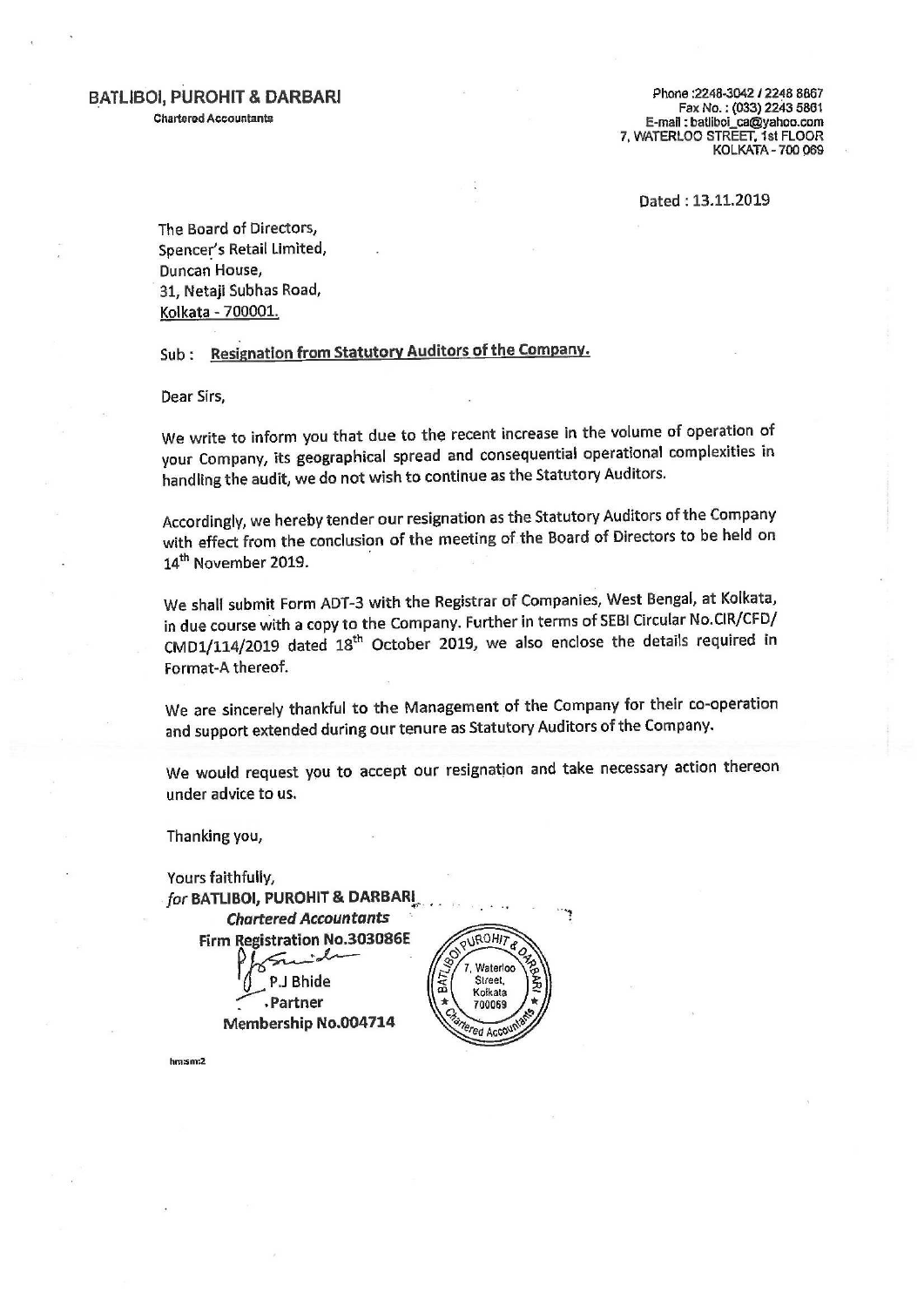## FORMAT ~ A

- 1. Name of the listed entity : SPENCER'S RETAIL LIMITED.
- 2. Details of Statutory Auditor:
	- a. Name : Batliboi, Purohit & Darbari.
	- $b.$ Address : 7, Waterloo Street, Kolkata - 700069.
	- c. Phone No. : (033)-2248-3042 / 2248-8867
	- d Email : batliboi\_ca@yahoo.com
- 3. Details of association with listed entity :
	- a. Date on which Statutory Auditor was appointed 7<sup>th</sup> March 2017
	- Date on which the term of the Statutory Auditor was  $\ddot{\cdot}$ 31\* March 2023 b. scheduled to expire
	- Prior to resignation, Limited Review Report submitted 14<sup>th</sup> November 2019  $\mathbf{C}$ by the Auditor and date of its submission
- Detailed reasons for resignation : In. view of increase in the volume of operation of your Company, its geographical spread and consequential operational complexities in handling the Audit.
- In case of any concerns, efforts made by the Auditor prior to resignation (including approaching the Audit Committee/Board of Directors) : NIL.
- In case the Information requested by the Auditor was not provided, then following shall be disclosed :
	- a. Whether the inability to obtain sufficient appropriate Not Applicable. audit evidence was due to a management-imposed limitation or circumstances beyond the control of the management
	- b. Whether the lack of information would have : significant impact on the statements/results Not Applicable.
	- Whether the Auditor has performed alternative : Not Applicable.  $C<sub>1</sub>$ procedures to obtain appropriate evidence for the purposes of Audit/ Limited Review as laid down in Sa 705 (Revised)
	- Whether the lack of information was prevalent in the previous reported Financial Statements/results. If yes, on what basis the previous Audit/Limited Review Reports were issued. There was no lack of information, hence not applicable.

Contd...2.